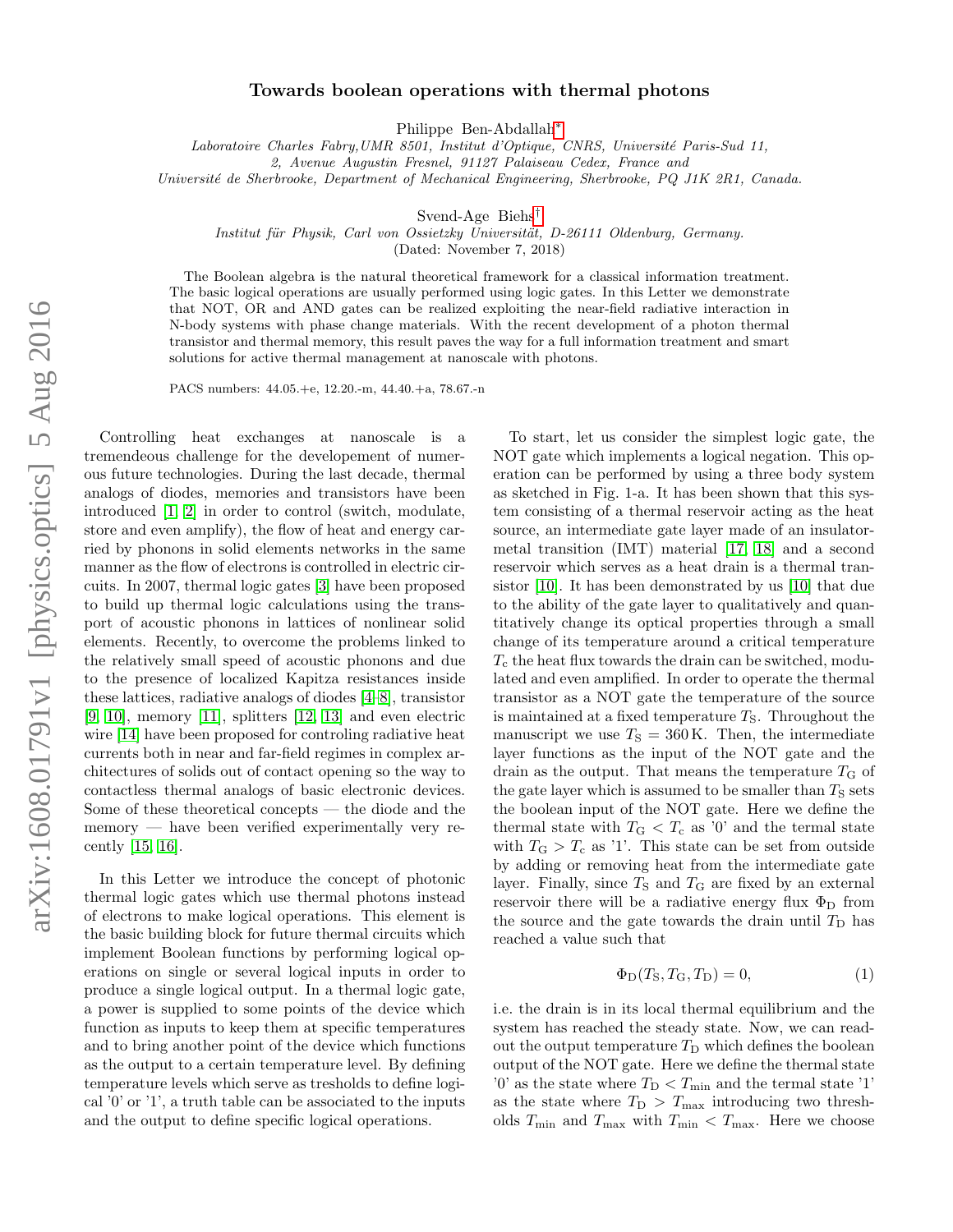

Figure 1: (a) Radiative NOT gate made with a  $SiO<sub>2</sub>/VO<sub>2</sub>/SiO<sub>2</sub>$  plane thermal transistor. The source (S) is assumed semi-infinite while the gate (G) and the drain (D) have a tkickness of 100 nm. The separation distance are  $d=100$  nm. The temperature  $T_G$  of the gate define the input and the drain temperature sets the gate output. In the operating range of the gate around the critical temperature  $T_c$  of the gate, if  $T_D < T_{min}$  the gate is in the thermal state "0". On the contrary, when  $T_D > T_{max}$  the gate is in the state "1". The rectangular function represents the ideal response of the gate in its operating range.(b) Thruth table for the ideal NOT gate.

 $T_{\min} = 342K$  and  $T_{\max} = 343K$ .

In order to verify if the transistor operates as a NOT gate we need to determine  $T_D$  for different input values of  $T<sub>G</sub>$  by evaluating the roots of Eq. [\(1\)](#page-0-0). For a system operating in near-field regime (i.e. far-field exchanges with the surrounding can be neglected) the flux received by photon tunneling by the drain reads [\[19\]](#page-4-17)

<span id="page-1-0"></span>
$$
\Phi_{\mathcal{D}} = \int_0^\infty \frac{d\omega}{2\pi} \,\phi_{\mathcal{D}}(\omega, d),\tag{2}
$$

where the monochromatic heat flux is given by

$$
\phi_{\rm D} = \hbar \omega \sum_{j=\{s,\rm p\}} \int \frac{\mathrm{d}^2 \kappa}{(2\pi)^2} \left[ n_{\rm SG}(\omega) \mathcal{T}_j^{S/G}(\omega,\kappa;d) \right. \\ + n_{\rm GD}(\omega) \mathcal{T}_j^{\rm G/D}(\omega,\kappa;d) \right]. \tag{3}
$$



| Inputs                        | Output                        |                                                 |
|-------------------------------|-------------------------------|-------------------------------------------------|
| $T_{\rm c}$                   | $T_c$                         | $T_{\rm n}$                                     |
| $T_s < T_c \leftrightarrow 0$ | $T_c < T_c \leftrightarrow 0$ | $T_{\rm p} < T_{\rm min} \leftrightarrow 0$     |
| $T_s < T_c \leftrightarrow 0$ | $T_c > T_c \leftrightarrow 1$ | $T_{\rm D} > T_{\rm max} \leftrightarrow 1$     |
| $T_s > T_c \leftrightarrow 1$ | $T_c < T_c \leftrightarrow 0$ | $T_{\rm D} > T_{\rm max} \leftrightarrow 1$     |
| $T_s > T_c \leftrightarrow 1$ | $T_c > T_c \leftrightarrow 1$ | $T_{\rm D}$ > $T_{\rm max}$ $\leftrightarrow$ 1 |
|                               |                               |                                                 |

Figure 2: (a) Radiative OR gate made with a  $\rm{VO_2/VO_2/SiO_2}$ thermal transistor. The source (S) is assumed semi-infinite while the gate (G) and the drain (D) have a tkickness of 100 nm. The separation distances are  $d=100$  nm. The two temperatures  $T<sub>S</sub>$  and  $T<sub>G</sub>$  define the inputs and the drain temperature sets the gate output. The operating range of the OR gate is delimited by dashed rectangular domain centered at  $(T_S, T_G) = (T_c, T_c)$  with  $T_c = 340K$ . (b) Thruth table for the ideal OR gate.

Here  $\mathcal{T}_j^{S/G} \in [0,1]$  and  $\mathcal{T}_j^{G/D} \in [0,1]$  denote the efficiencies of coupling of each mode  $(\omega, \kappa)$  between the source and the gate and between the gate and the drain for both polarization states  $j = s, p; \kappa = (k_x, k_y)^t$ is the wavevector parallel to the surfaces of the multilayer system. In the above relation  $n_{ij}$  denotes the difference of Bose-distribution functions  $n_i$  and  $n_j$  [with  $n_{i/j} = (\exp(\frac{\hbar \omega}{k_B T_i})$  $\frac{\hbar\omega}{k_{\rm B}T_{i/j}}$  – 1)<sup>-1</sup>] at the frequency  $\omega$ ;  $k_{\rm B}$  is Boltzmann's constant and  $2\pi\hbar$  is Planck's constant. According to the N-body near-field heat transfer theory pre-sented in Ref. [\[19\]](#page-4-17), the transmission coefficients  $\mathcal{T}_j^{S/G}$ and  $\mathcal{T}_j^{\text{G/D}}$  of the energy carried by each mode written in terms of optical reflection coefficients  $\rho_{E,j}$  (E = S, D, G) and transmission coefficients  $\tau_{\text{E},j}$  of each basic element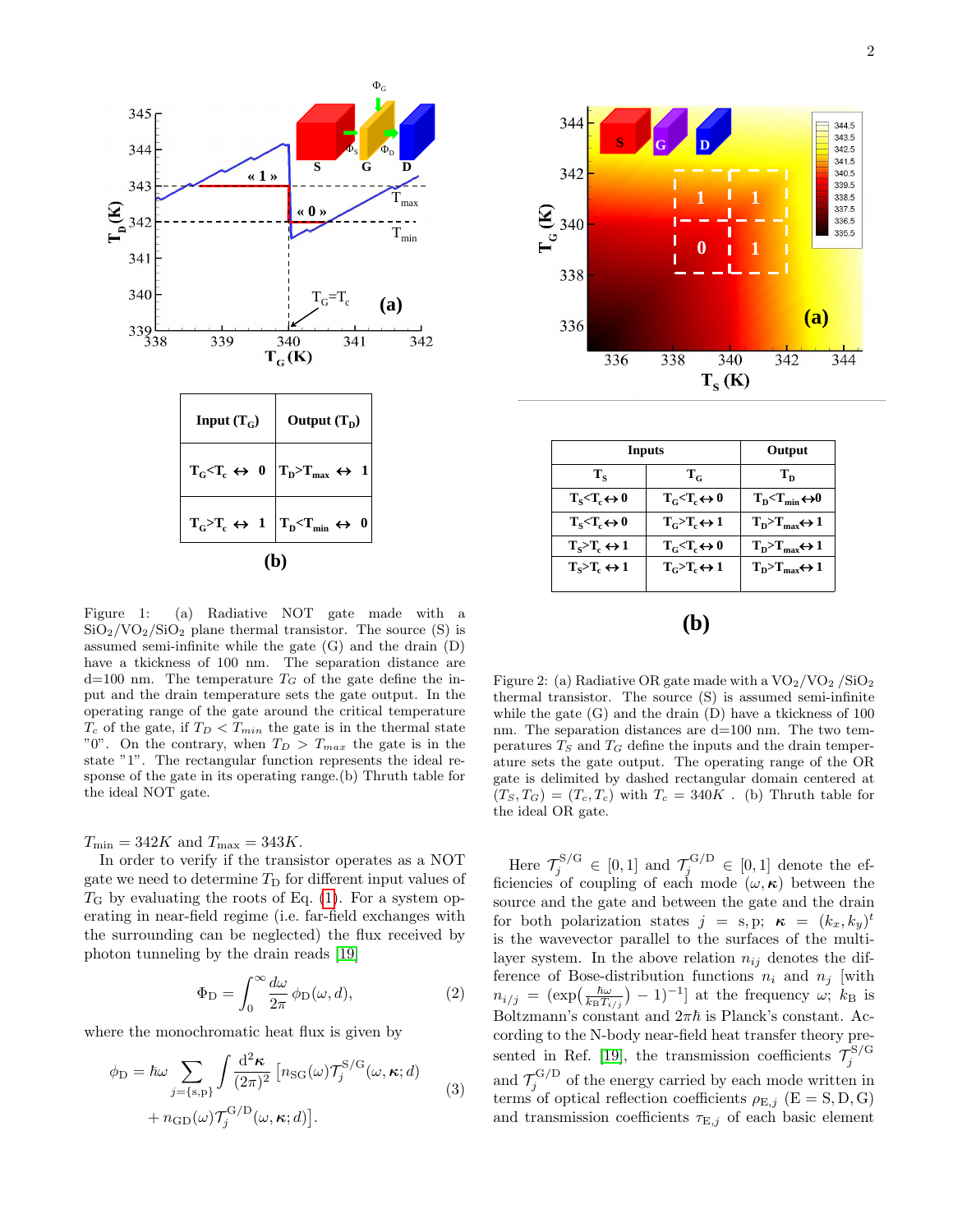of the system and in terms of reflection coefficients  $\rho_{EF,j}$ of couples of elementary elements [\[19\]](#page-4-17)

$$
\mathcal{T}_{j}^{\text{S/G}}(\omega, \kappa, d)
$$
\n
$$
= \frac{4 \mid \tau_{\text{G},j} \mid^{2} \text{Im}(\rho_{\text{S},j}) \text{Im}(\rho_{\text{D},j}) e^{-4\gamma d}}{|1 - \rho_{\text{SG},j} \rho_{\text{D},j} e^{-2\gamma d} \mid^{2} |1 - \rho_{\text{S},j} \rho_{\text{G},j} e^{-2\gamma d} \mid^{2}, \quad (4)
$$
\n
$$
\mathcal{T}_{j}^{\text{G/D}}(\omega, \kappa, d) = \frac{4 \text{Im}(\rho_{\text{SG},j}) \text{Im}(\rho_{\text{D},j}) e^{-2\gamma d}}{|1 - \rho_{\text{SG},j} \rho_{\text{D},j} e^{-2\gamma d} \mid^{2}}
$$

introducing the imaginary part of wavevector normal to the surfaces in the multilayer structure  $\gamma = \text{Im}(k_z)$  $\sqrt{\kappa^2 - \omega^2/c^2}$ ; c is the velocity of light in vacuum. For the detailed expressions of the reflection coefficients we refer to Ref. [\[19\]](#page-4-17).

By solving the transcendental Eq. [\(1\)](#page-0-0) using expression [\(2\)](#page-1-0) we obtain the results shown in Fig. 1-a. The configuration of the NOT gate used in the numerical calculation is as follows: both source and drain are made of silica [\[20\]](#page-4-18) where the source is assumed to be semi-infinite and the drain is assumed to have a thickness of 100 nm. The intermediate 100 nm thick gate layer is made of vanadium dioxide  $(VO<sub>2</sub>)$  an IMT material which undergoes a first-order transition (Mott transition [\[17\]](#page-4-15)) from a hightemperature metallic phase to a low-temperature insulat-ing phase [\[18\]](#page-4-16) at a critical temperature  $T_c$  which is close to room-temperature. Here we assume for convenience that the phase transition happens abruptly at  $T_c = 340 \,\mathrm{K}$ which means that we are neglecting the phase transition region between the two phases. As demonstrated in previous works [\[21](#page-4-19)[–23\]](#page-4-20) below its critical temperature, i.e. for  $T_{\rm G} < T_{\rm c}$ , VO<sub>2</sub> supports surfaces phonon-polariton (SPhP) in the same frequency range as silica. On the contrary, in its metallic phase  $VO<sub>2</sub>$  does not support surface wave resonances anymore so that the near-field interaction between each element in the system is strongly reduced for  $T_{\rm G} > T_{\rm c}$ . Hence, the coupled silica-VO<sub>2</sub> system behaves like a thermal switch [\[7,](#page-4-21) [10\]](#page-4-8). This 'switching' ability can be seen in Fig. 1-a when the temperature  $T_D$  makes a sudden jump at  $T_G = T_c$ . Finally, we can see in Fig. 1-a that for  $T_G < T_c$  we have a region where  $T_{\rm D}$  >  $T_{\rm max}$  which means that the input state '0' results in the output state '1'. Similarly, for  $T_{\rm G} > T_{\rm c}$  we have a region where  $T_D < T_{\text{min}}$  which means that the input state '1' results in the output state '0'. Hence, the here introduced device functions indeed as a NOT gate with the truth table shown in Fig. 1-b. The performance of the here introduced NOT gate is close to the idealized NOT gate performance sketched by the red line in Fig. 1-a.

As a second example we sketch the realization of an OR gate using once again a simple gate thermal transistor. However, contrary to the NOT gate we choose here phase change materials for both the source and the gate layer and silica for the drain layer. The temperatures of these two elementary parts of the transistor are usedas inputs while the drain temperature set the output of the logic gate. The temperature evolution of the drain with

respect to the temperatures of the source and the gate is plotted in Fig. 2-a. We see that around the point  $(T_S, T_G) = (T_c, T_c)$  with  $T_c = 340K$  where the phase change occurs both in the source and the gate, the temperature of the drain undergoes a significant variation. If  $T<sub>S</sub>$  and  $T<sub>G</sub>$  are both smaller than the critical temperature  $T_c$  then these two elementary blocks behave like a dielectric so that the temperature of the drain is small. On the contrary, if either the source or the gate undergo a phase change, then the temperature of the drain increases abruptly. Hence, by conveniently intoducing two suitable treshold temperatures  $T_{\min}$  and  $T_{\max}$  it is clear that we can associate to the drain two different thermal states with respect to the temperatures  $T<sub>S</sub>$  and  $T<sub>G</sub>$  around the region  $(T_S, T_G) = (T_c, T_c)$ . Therefore, this transistor behaves like an OR gate with the truth table given in Fig. 2-b. By reversing the definition of thermal states in the drain, it is also clear that this system mimicks a NOR gate.

Now, we sketch the realization of an AND gate. This double input device is shown in Fig. 3-a. It is a double gate thermal transistor made with two silica gates and a silica source. Contrary to the NOT gate it is the drain which is made of a phase change material. The temperature of both gates set the two inputs of the logic gate. We assume that the temperature of two gates can now be controlled independent making the assumption, for convenience, that they are thermally insulated one from the other so that we can express the heat flux received by the drain just as the mean value of two NOT gates, i.e. we have

$$
\phi_{\rm D} = \frac{\hbar \omega}{2} \sum_{j=\{\rm s,p\}} \int \frac{\mathrm{d}^2 \kappa}{(2\pi)^2} \left[ n_{\rm SG1}(\omega) \mathcal{T}_j^{S/G1}(\omega,\kappa;d) + n_{\rm GID}(\omega) \mathcal{T}_j^{\rm GI/D}(\omega,\kappa;d) + n_{\rm SG2}(\omega) \mathcal{T}_j^{S/G2}(\omega,\kappa;d) + n_{\rm G2D}(\omega) \mathcal{T}_j^{\rm G2/D}(\omega,\kappa;d) \right].
$$
\n(5)

Here the transmission coefficients are given by the same expressions as in a single gate transistor. In Fig. 3-a we show the equilibrium temperature  $T_D$  of drain with respect. In the central region around  $(T_{G1}, T_{G2}) = (T_l, T_l)$ with  $T_l = 332.2K$  we see that  $T_D$  can undergo a sudden variation after a short change in the gate temperatures. By introducing two critical temperatures  $T_{min}$  and  $T_{max}$ we can associate to the drain two thermal states '0' or '1' with respect the relative value of the drain temperature with respect to these thresholds. As it clearly appears in Fig.3-a this double gate system behaves as a digital AND gate with the thruth table given in Fig. 3-b. Note that by reversing the definition of thermal states '0' and '1' the AND gate becomes a NAND gate.

To finish we evaluate the time required for these gates to switch from one state to another. To this end we study the relaxation process for the drain (100 nm thick) in the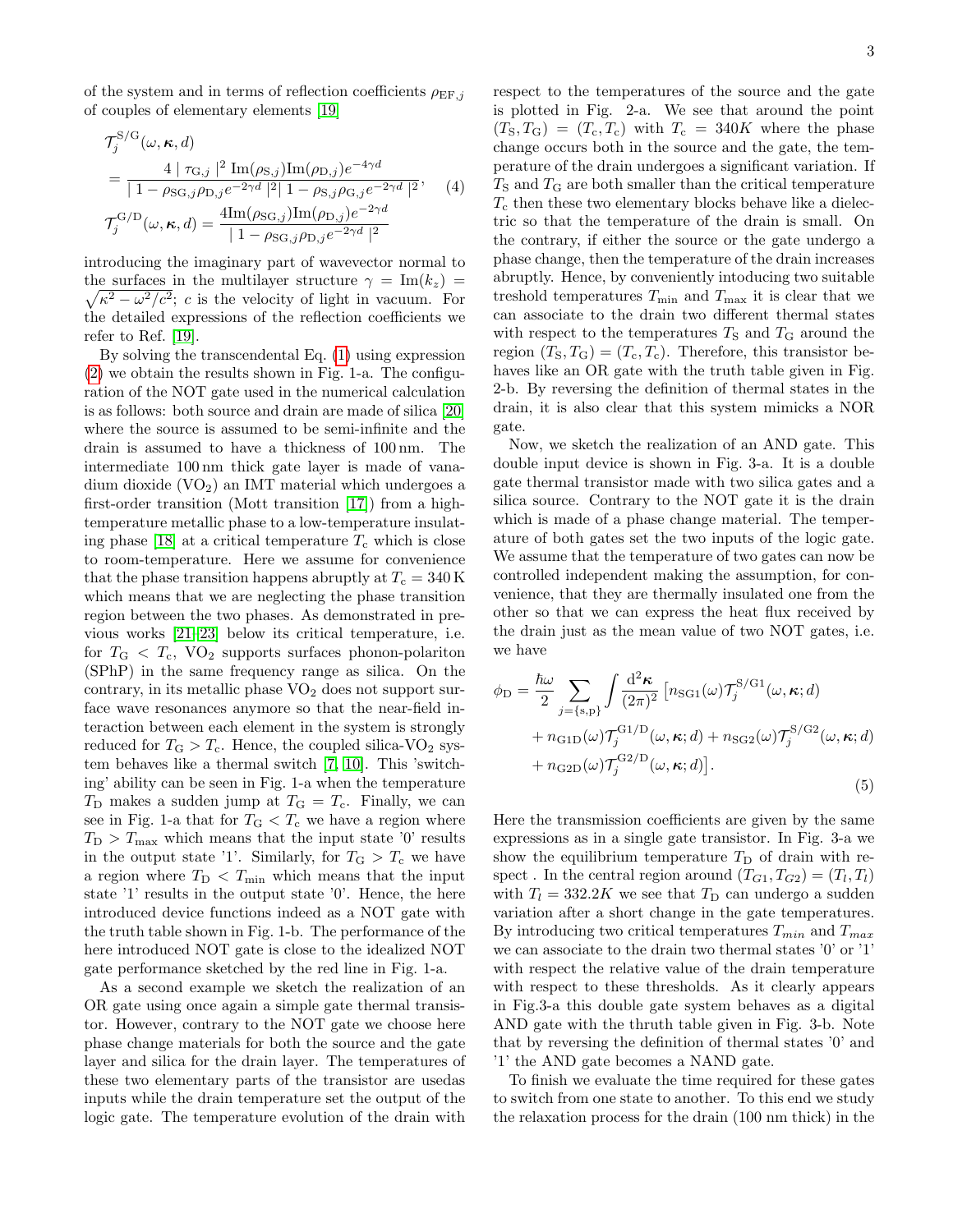

| Inputs                           | Output                                    |                                                                        |
|----------------------------------|-------------------------------------------|------------------------------------------------------------------------|
| $\rm T_{c1}$                     | $T_{c2}$                                  | Т <sub>в</sub>                                                         |
| $T_{c1} < T_1 \leftrightarrow 0$ | $T_c, T$ <sub>t</sub> $\leftrightarrow 0$ | $T_{\rm p}$ < $T_{\rm min}$ $\leftrightarrow$ 0                        |
| $T_{c1} < T_1 \leftrightarrow 0$ | $T_{G2} > T_1 \leftrightarrow 1$          | $T_{\rm n}$ $\left\langle T_{\rm min} \leftrightarrow 0 \right\rangle$ |
| $T_{G1} > T_1 \leftrightarrow 1$ | $T_{G2} < T_1 \leftrightarrow 0$          | $T_{\rm n}$ $\left\langle T_{\rm min} \leftrightarrow 0 \right\rangle$ |
| $T_{c1} > T_1 \leftrightarrow 1$ | $T_{G2} > T_1 \leftrightarrow 1$          | $T_{\rm D} > T_{\rm max} \leftrightarrow 1$                            |
|                                  |                                           |                                                                        |

Figure 3: (a) Radiative AND gate made with a double  $SiO<sub>2</sub>$ gate thermal transistor, the source being made in  $SiO<sub>2</sub>$  and the drain in  $VO<sub>2</sub>$ . The source  $(S)$  is assumed semi-infinite while both gates (G1, G2) and the drain (D) have a tkickness of 250 nm and 500 nm respectively. The separation distances are d=100 nm and the gates are assumed isolated one from the other. The two temperatures  $T_{G1}$  and  $T_{G2}$  define the inputs and the drain temperature sets the gate output. The operating range of the AND gate is delimited by dashed rectangular domain centered at  $(T_{G1}, T_{G2}) = (T_l, T_l)$  with  $T_l = 332.2K$ . (b) Thruth table for the ideal AND gate.

 $SiO<sub>2</sub>/VO<sub>2</sub>/SiO<sub>2</sub> NOT gate described in Fig. 1. The time$ evolution of the drain temperature from an initial state (set with two different values for  $T_D(t = 0s)$  corresponding to '0' and '1') is determined by the nonlinear dynamic equation

$$
\rho C d_{\rm D} \dot{T}_D = \Phi_{\rm D}(T_S, T_G, T_D),\tag{6}
$$

where  $\rho$ , C and  $d_D$  denote the mass density, the heat capacity and the thickness of the drain, respectively. In Fig. 4 we show the transition dynamic from the state '0' to the state '1' (from the state '1' to the state '0') with an initial temperature  $T_D(0) = 337K (T_D(0) = 348K)$ 



Figure 4: Thermal relaxation of the drain in a  $SiO<sub>2</sub>/VO<sub>2</sub>/SiO<sub>2</sub> NOT gate with the geometrical parameters$ identical as in Fig. 1. The red solid (resp. blue dashed) line shows the time evolution of the drain temperature from the state "0" (resp. "0") to the state "1" (resp. "0") when the initial temperature is  $T_D(0) = 337K$  (resp.  $T_D(0) = 348K$ ). The gate temperature is assumed fixed at  $T<sub>G</sub> = 343K$  (resp.  $T_G = 337K$  ) and the consign temperatures are  $T_{min} = 344K$ and  $T_{max} = 345K$ . The inset shows the stability diagram of solutions for both transitions between the state "0" and the sate "1".

) and a gate at fixed temperature  $T_{\text{G}} = 343K$  ( $T_{\text{G}} =$  $337K$ ). The overall time the NOT gate takes to switch from state '0' to state '1' (state '1' to state '0') is of few ms. Note that this switching time is relatively large compared to the operating speed of electric logic gates because of the thermal inertia. For even thicker thicker drains this switching time will increase.

To summarize, we have introduced the concept of logic gates for heat radiation by discussing in some details a realization of a NOT, OR and AND gates operating in near-field regime. The same concepts could obviously be applied in far-field regime that is for separation distances much larger than the thermal wavelength. However, in this regime the magnitude of heat flux is much lower so that the thermalization process is much slower. The main advantage of radiative thermal logic gates is probably not the possibility of some kind of numerical calculation using heat currents instead of electrical currents, because the operation speed is relatively low even in near-field regime, but rather the possibility to actively control temperature distributions and heat flux in dense complex networks made of solid elements which are out of contact. The implementation of more complex boolean operations will require, according to the famous De Morgan's law, to combine various logical gates. However, in near-field regime this combination cannot be sequential, generally, because of many-body effects which make the heat transport throughout the structure non additive.